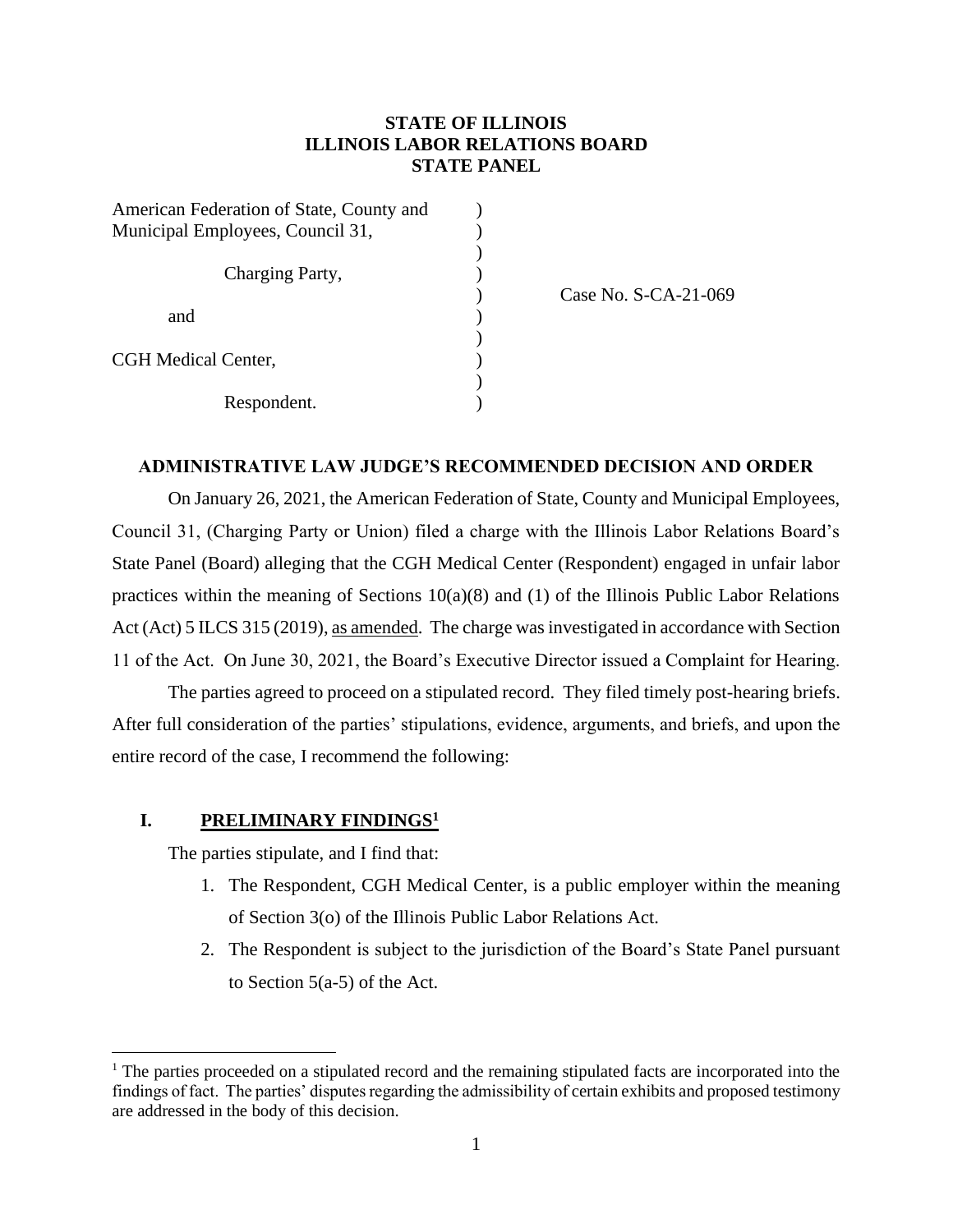- 3. The Union, American Federation of State, County and Municipal Employees, Council 31, is a labor organization within the meaning of Section 3(i) of the Act.
- 4. On December 5, 2019, the Union filed a majority interest petition with the Board in Case Number S-RC-20-030 seeking to represent a unit of employees of the Respondent.
- 5. On April 26, 2021, in Case Number S-RC-20-030, the Union was certified as the exclusive representative of a unit of employees of the Respondent.

## **II. ISSUES AND CONTENTIONS**

The issue is whether the Respondent violated Sections  $10(a)(8)$  and (1) of the Act when the Respondent's CEO posted a document, entitled "letter to the editor," on the Respondent's website and maintained the posting through July 6, 2021.

The Union argues that the Respondent's letter violated Section  $10(a)(8)$  of the Act because it deterred or discouraged employees from becoming dues-paying union members or authorizing representation by the union, and also interfered with, restrained, or coerced employees' decisions on such matters. The Union reasons that the letter had this effect because it disparaged the Union, informed employees that unionization would destroy their relationship with the Respondent, encouraged employees to file complaints against the Union with the Illinois Department of Labor, advised employees that it was not too late to revoke their authorization cards while providing instructions on how to do so, and encouraged employees to inform the Respondent of their desire to revoke their authorization cards/union membership.

The Union further argues that the Respondent violated Section  $10(a)(8)$  of the Act in a different respect when it maintained the letter on its website after the Board certified the Union as the employees' collective bargaining representative on April 26, 2021. The Union notes that the Act requires employers to direct all questions about dues revocation to the exclusive representative and prohibits an employer from otherwise interfering with the relationship between employees and their exclusive bargaining representation. The Union argues that the Respondent contravened this requirement as of April 26, 2021, by maintaining the posting that contained the statements discussed above, and also by encouraging employees to submit their inquiries about union membership to the Respondent rather than directing them to the Union.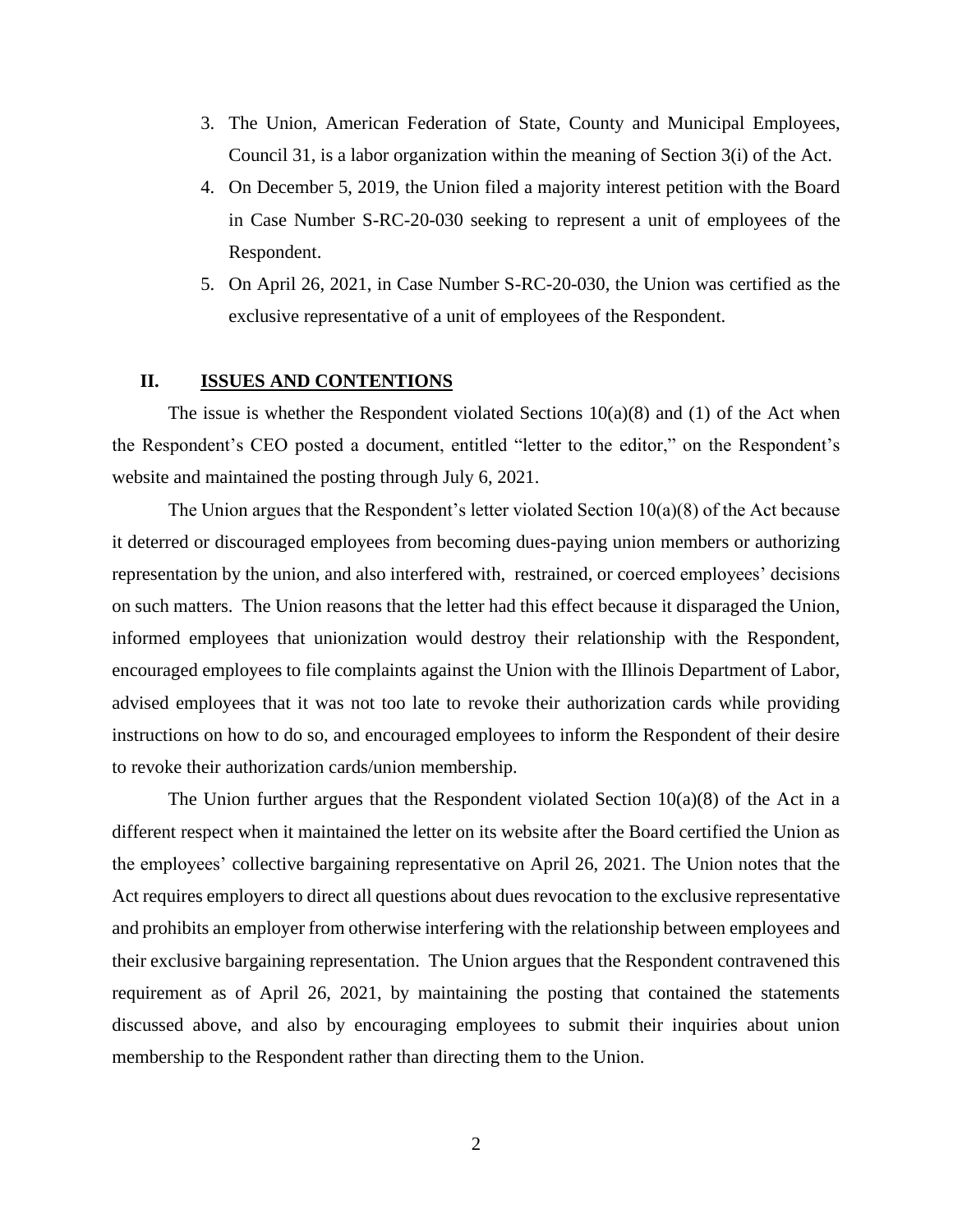The Union, anticipating the Respondent's defenses, denies that the charge is untimely filed. The Union contends that the Respondent's conduct qualifies as a continuing violation, reasoning that each day that the Respondent maintained the posting on its website constituted a repeated violation of the Act. The Union also emphasizes that the complaint covers rights and obligations that took effect when the Union became the exclusive representative on April 26, 2021, many months after the Respondent first posted its letter and after the Union filed its charge.

The Respondent initially asserts that the Union's charge is untimely filed. It argues that the Union had reason to know of the CEO's letter when the Respondent posted it, outside the limitations period, because it appeared on the Respondent's website and in a newspaper, published in print and online. The Respondent additionally argues that the alleged misconduct does not qualify as a continuing violation because the complained of conduct within the limitations period is identical to conduct outside the limitations period, without any new actions by the Respondent.

On the merits, the Respondent argues that the statements within the letter were lawful. The Respondent argues that it was entitled to provide employees with instructions on how to revoke their authorization cards because employees made inquiries to the Respondent on that subject. The Respondent contends that the letter's comments about the Union are protected under Section 10(c) of the Act because they do not contain any threat of reprisal or force or promise of benefit. In addition, the Respondent argues that, when viewed in context, the letter's statements simply respond to and correct perceived misinformation disseminated by the Union, news outlets, and social media.

#### **III. FINDINGS OF FACT**

In June 2019, employees at CGH Medical Center began organizing to obtain union representation.

On June 10, 2019, Dr. Paul Steinke, CGH President and CEO, sent an email to all CGH staff (CGH – All Users) with the subject "Union Activity Information." Steinke informed employees that he had learned that AFSCME had come to visit employees' houses. He stated that employees were not required to speak to AFSCME representatives and that if they felt threatened, harassed, or intimidated, they should call the police. Steinke also informed employees that "when you sign the card, that is your first, last and only "vote" as in a municipality, there is no formal "vote"….Once the card is signed, that's it." Steinke stated that the Respondent had received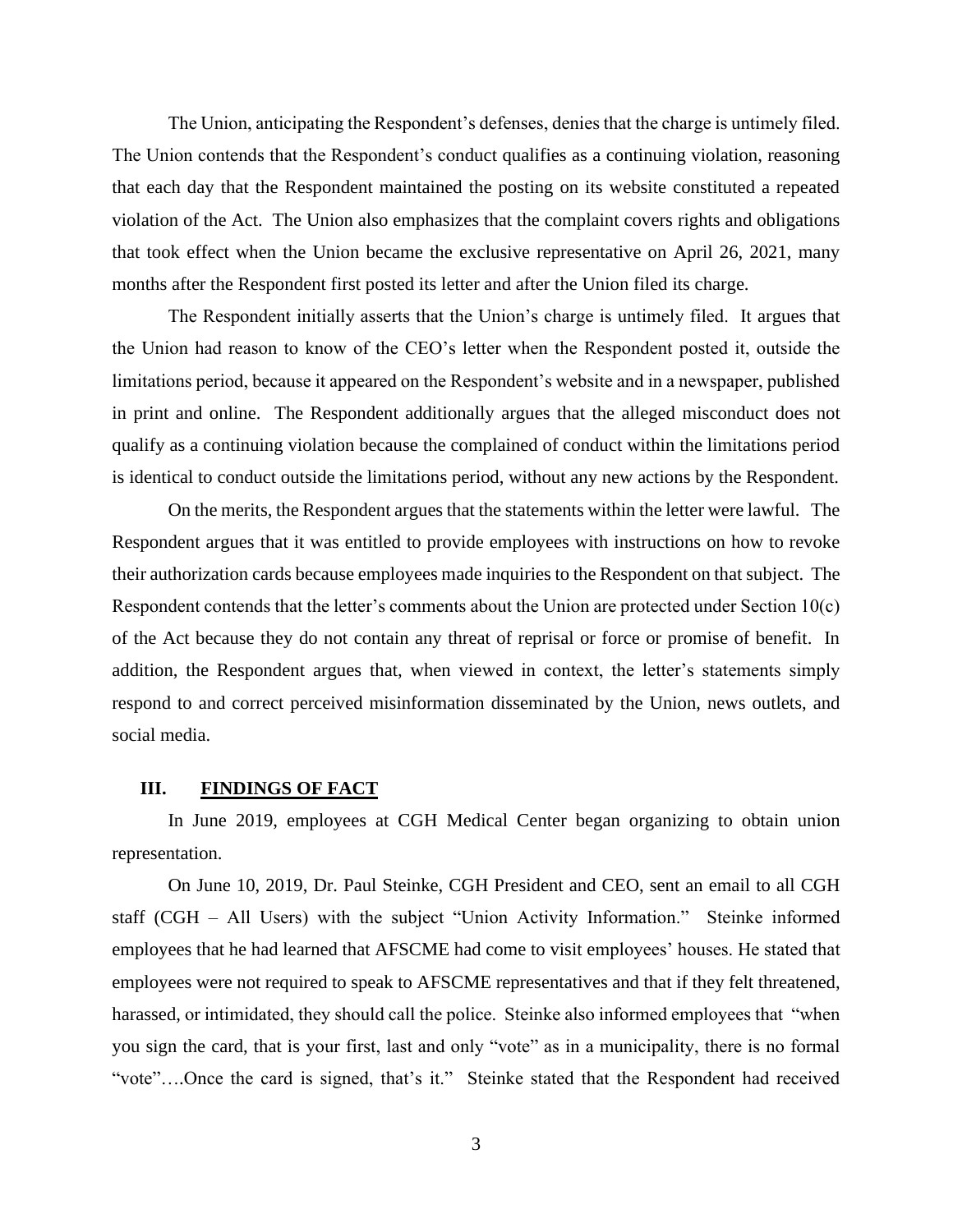reports from employees that they were told to sign cards simply as proof that the Union had visited, and that if employees had "experienced similar concerns," they could file a formal complaint with the Board. He concluded by stating the following: "CGH is dedicated to continuing an open relationship with all of our staff. My opinion is that this relationship would be hindered by a thirdparty interpreting issues and has the potential to create another barrier. We strive to provide employees with fair treatment, as well as competitive salaries and comprehensive benefits. We prefer to continue our open-door policy and dealing directly with you – our most valuable asset. My belief is that remaining union free helps us continue our caring tradition."<sup>2</sup>

In July 2019, the Sterling Daily Gazette, a local newspaper in Sterling, published two articles by Lindsey Salvatelli. The article published on July 23, 2019, was entitled, "Supporters flood council chambers for union talks." It included a quote from then-CGH Employee Linda Bell stating that a union at CGH would improve staffing. The other article, published on July 25, 2019, was entitled "City, union clash over door-to-door visits." In most relevant part, it reported on complaints that an organization was going to peoples' homes and claiming that CGH was misspending tax dollars. <sup>3</sup>

In the July-August 2019 edition of "On the Move" (No. 189), the Union published an article titled "CGH Medical Center employees hope to join AFSCME." The article quoted the Union's Organizing Director, Abby Davis, who stated that the Respondent was trying to create a "culture of fear." It also included expressed concerns from CGH employees about staffing levels and high turnover.

On September 19, 2019, the Union posted a tweet stating that workers at CGH Medical Center were "facing retaliation from management as they seek to organize a union with AFSCME."<sup>4</sup>

On December 5, 2019, the Union filed a majority interest petition with the Board in Case Number S-RC-20-030 seeking to represent a unit of employees of the Respondent.

<sup>&</sup>lt;sup>2</sup> This document is admitted into evidence to provide relevant background, to permit discussion of the parties' respective arguments, and to allow full review by the Board, if necessary.

<sup>&</sup>lt;sup>3</sup> These newspaper articles are admitted into evidence to provide relevant background and to permit discussion of the parties' respective arguments. However, the newspaper articles are not admitted for the truth of the matter asserted.

<sup>4</sup> This tweet is admitted into evidence to provide relevant background and to permit discussion of the parties' respective arguments.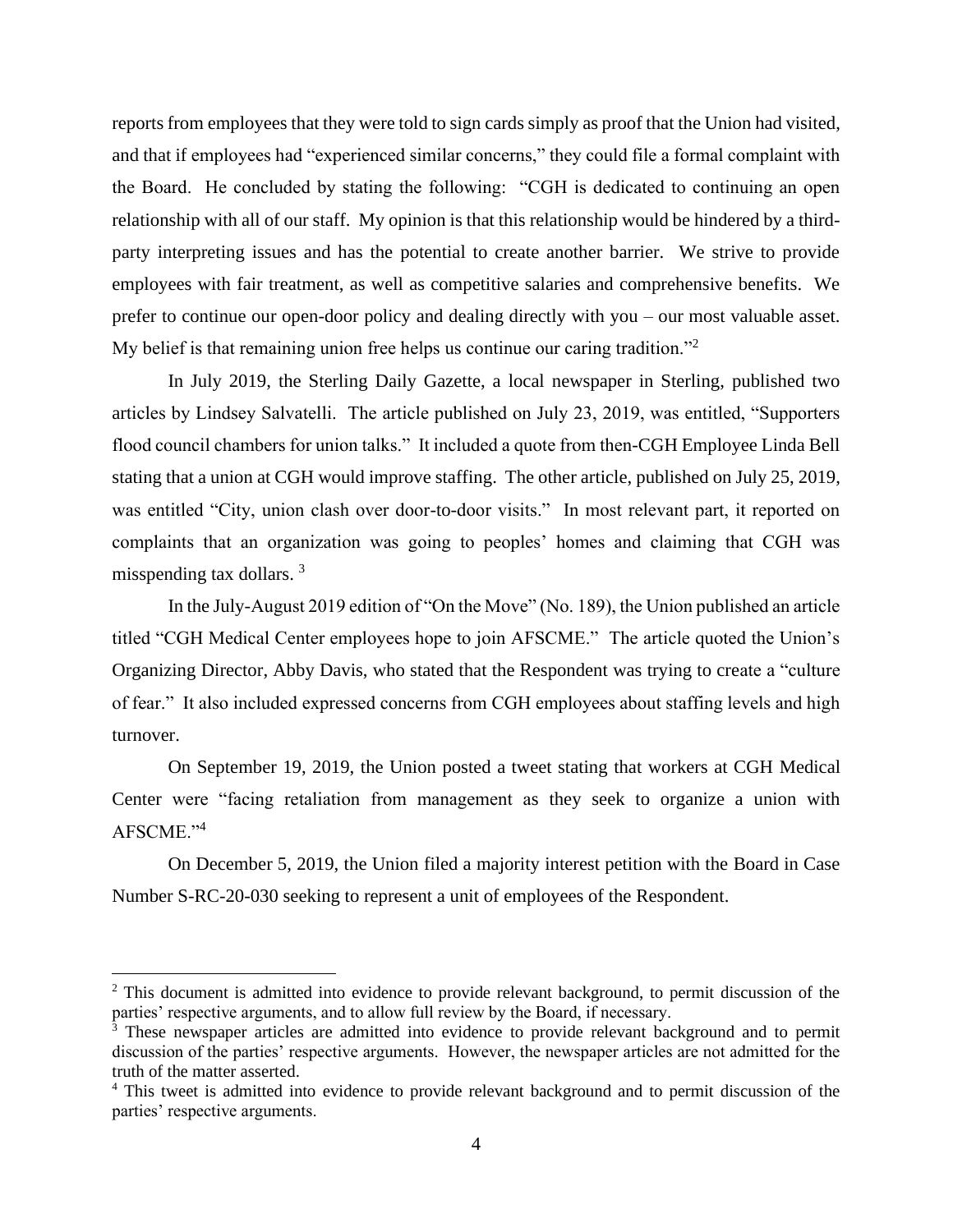On December 10, 2019, the Sterling Daily Gazette published an article by Cody Cutter of Sauk Valley Media titled "CGH workers union formation nears fruition." It reported that CGH employees wanted union representation because they were concerned about the high number of patients per nurse and high staff turnover.<sup>5</sup>

On December 13, 2019, Sandi Baylor-Schmidt, CGH Human Resources Director, sent an email to all CGH employees with the subject "Follow-Up Q&A." In most relevant part, the letter informed employees that they could revoke their authorization cards and instructed them on how they could do so. The instructions provided a link to a sample revocation letter, the address to which they should send it, and directed employees to send the letter via certified mail so that they would have a record of delivery. The email further noted that "it is also a good idea to send a copy of the letter to HR for your file."<sup>6</sup>

If called as a witness on behalf of the Respondent at the hearing in this case, Sandi Baylor-Schmidt would testify that she is, and in December 2019 was, the CGH Human Resources Director; that, on or about December 14, 2019, she received copies of such letters from Michelle Daehler, Miranda Daugherty, and Alex Schmidt, and that, at or around this time, CGH management had received verbal inquiries from certain of its employees regarding how they could revoke union authorization cards they had signed and how the Union had obtained their home addresses and personal telephone numbers.<sup>7</sup>

On December 18, 2019, a document entitled "Letter to the Editor, CGH Union Not a Certainty, By Dr. Paul Steinke, CGH President and CEO," was published as an advertisement in the Sterling Daily Gazette and at www.saukvalley.com.

On December 18, 2019, a document entitled "Letter to the Editor, CGH Union Not a Certainty, By Dr. Paul Steinke, CGH President and CEO," was posted on the Respondent's website. It had the same content as the document published in the Sterling Daily Gazette on the same date, but without reference to the Sterling Daily Gazette or www.saukvalley.com.

<sup>&</sup>lt;sup>5</sup> This newspaper article is admitted into evidence to provide relevant background and to permit discussion of the parties' respective arguments. It is not admitted for the truth of the matter asserted.

<sup>&</sup>lt;sup>6</sup> This document admitted into evidence to provide relevant background and to permit discussion of the parties' respective arguments.

 $\frac{7}{7}$  Both the testimony and the letters are admitted into evidence to allow a full discussion of the issues, but they are given little weight on the issue for which they are offered, as explained in the discussion section of this RDO.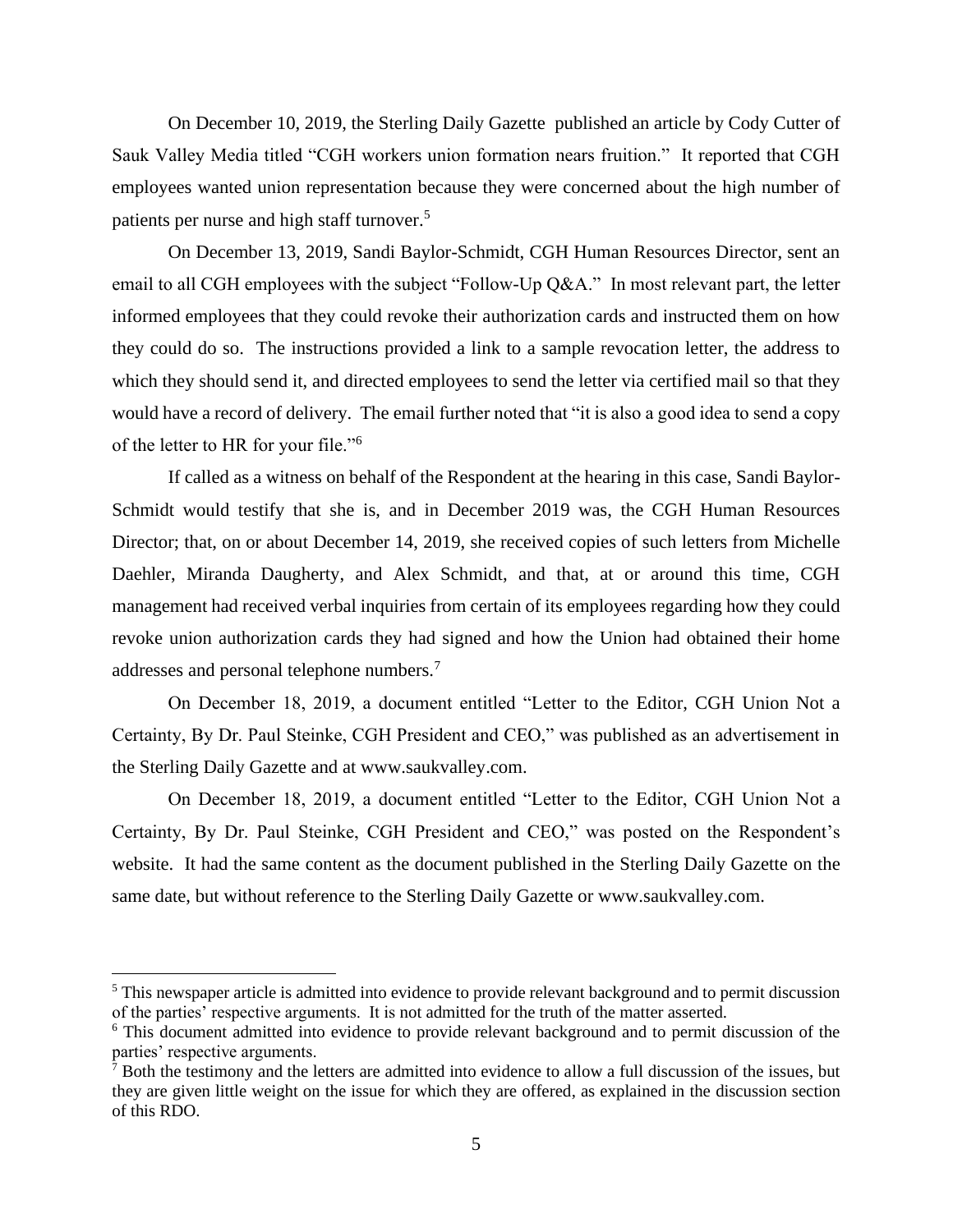The letter stated that it was written "in response to an article published on December 10, 2019 by Sauk Valley Media…[and] also information recently released on social media, other news outlets, and in baseless AFSCME labor complaints and visits to the Sterling City Council meetings."

The letter, in part, addressed published complaints about staffing at CGH Medical Center, noting that its staffing ratios were the best in the nation. It also addressed published assertions regarding CGH Medical Center's alleged misuse of tax dollars, asserting that CGH Medical Center is not taxpayer funded. The letter additionally denied published claims that CGH Medical Center had created a culture of fear, noting that it had not used scare tactics and had kept its promise to remain neutral.

However, Steinke's letter also asserted that "the union has a highly paid attorney (paid by the employees' union dues) to bombard employers and file baseless labor disputes in an attempt to wear them down into submission." He additionally asserted that "unionization could hinder or destroy [employees'] close relationship" with management.

Steinke concluded his letter with the following language, highlighted in blue font:

*If you feel you have been unduly harassed or have been/are being pressured by any representative of AFSCME, union organizer, or a coworker,* please contact the Illinois Department of Labor at (217) 785-3155 and file a formal complaint. In addition, contrary to what some employees have been told by AFSCME representatives, it is not too late to change your mind if you already signed a card. To revoke your card and signature:

- Send a letter via certified mail so you have proof of delivery revoking your signature.
- It is also a good idea to send a copy of the letter to HR for your file.
- For a sample letter, follow this link and fill in the correct information - https://nrtw.org/sample-cardcheck-revocation
- The address and contact to send it to are as follows: David Delrose, Secretary AFSCME Council 31, 205 N. Michigan Ave Suite 2100, Chicago, IL 60601

If you have any questions or concerns, please contact me or the CGH Human Resources Department at (815) 625-0400 ext. 5797.

On January 26, 2021, the Union filed its charge against the Respondent in this case, and on June 30, 2021, the Board's Executive Director issued a Complaint for Hearing.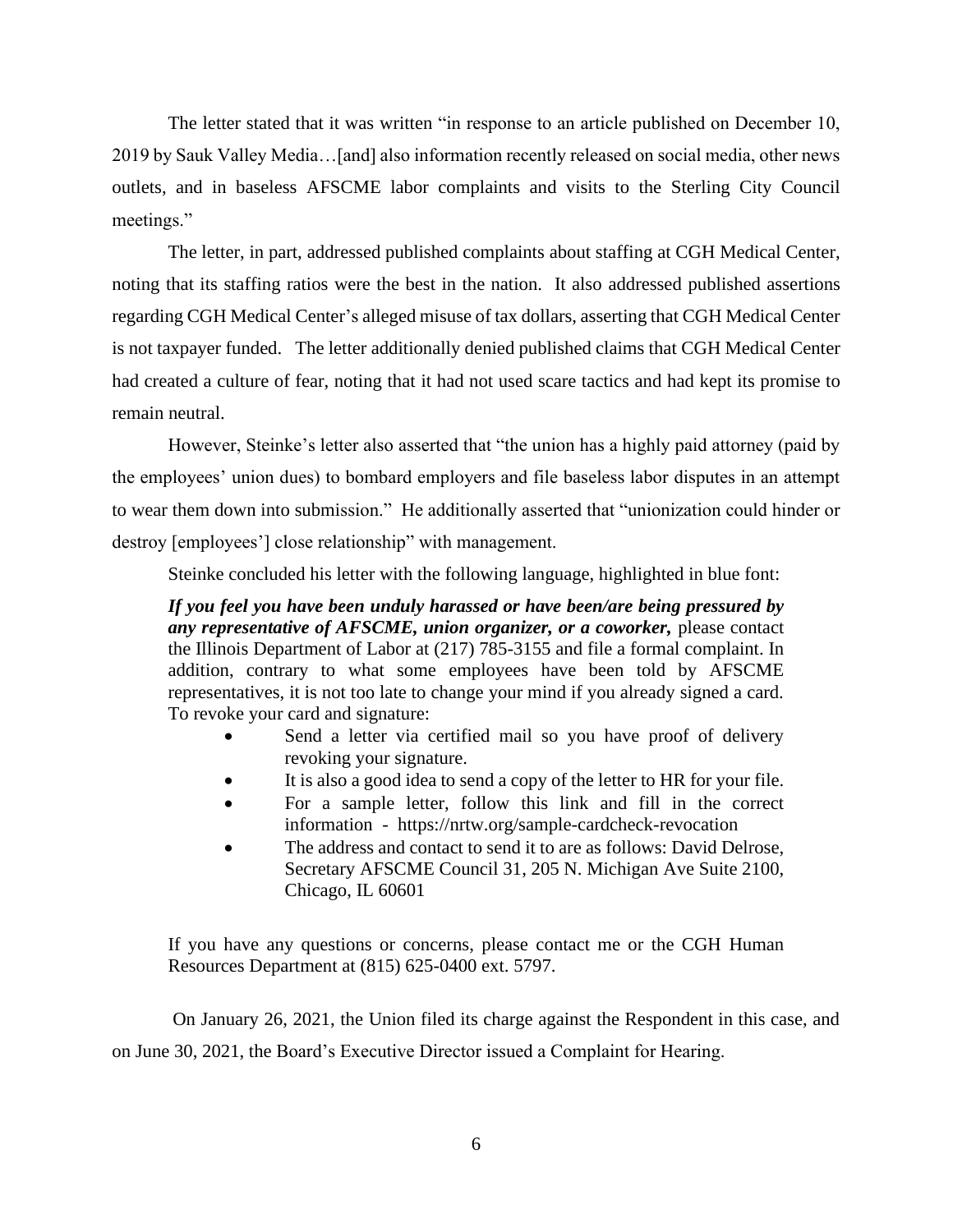On April 26, 2021, the Board's Executive Director certified the Union as the exclusive representative of a unit of the Respondent's employees. The Executive Director issued a Corrected Certification of Representative on September 9, 2021, *nunc pro tunc* April 26, 2021.

The document entitled "Letter to the Editor, CGH Union Not a Certainty, By Dr. Paul Steinke, CGH President and CEO," remained on the Respondent's website until July 6, 2021.

## **IV. DISCUSSION AND ANALYSIS**

#### 1. Timeliness

The Union's charge is timely filed.

Section 11 of the Act provides that, whenever an unfair labor practice is charged, "the Board…shall conduct an investigation of the charge provided that no complaint shall issue based upon any unfair labor practice occurring more than six months prior to the filing of a charge with the Board." 5 ILCS 315/11(a). The six-month filing period begins to run "when the charging party learns or has notice of the actions which constitute the alleged unfair labor practice." Chicago Joint Board, Local 200 v. Illinois Labor Relations Board, 2011 IL App (1st) 101497, ¶ 22; Michels v. Illinois Labor Relations Bd., 2012 IL App (4th) 110612, ¶ 38; Moore v. Illinois State Labor Relations Bd., 206 Ill. App. 3d 327, 335 (4th Dist. 1990). The Respondent has the burden of proving by a preponderance of the evidence that the charge was untimely, i.e., filed more than six months after the Charging Party knew or reasonably should have known of the alleged unlawful conduct. State of Illinois, Department of Central Management Services (Department of Transportation), 29 PERI ¶ 124 (IL LRB-SP 2013); County of Cook, 4 PERI ¶ 3012 (IL LLRB 1988).

As discussed below, there is insufficient evidence that the Union knew or should have known of the Respondent's Letter to the Editor ("letter") at any time before July 26, 2020, a date six months prior to the charge's filing date of January 26, 2020. On this stipulated record, there is no evidence that the Union had actual knowledge of the letter before July 26, 2020. While the Respondent first posted the letter on its website December 18, 2019, and also published it in a local newspaper that day, there is no evidence that any Union agent saw the letter in any form prior to July 26, 2020 or received word of it. Indeed, the record is silent as to how the Union first became aware of the letter.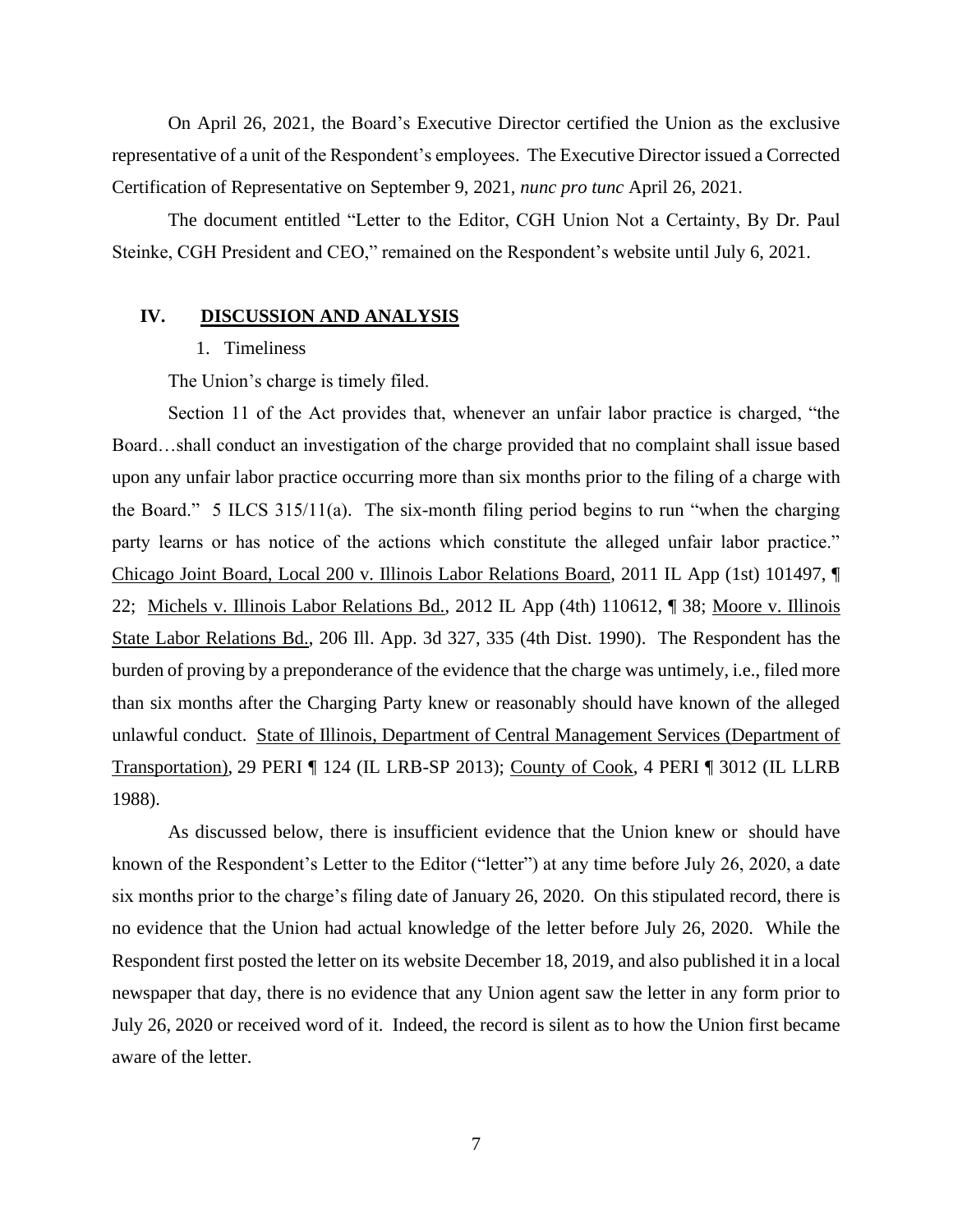There is also insufficient evidence that the Union should have been aware of the letter's existence prior to July 26, 2020. Indeed, the Respondent has not demonstrated that the Union had an obligation to monitor the Respondent's website in the exercise of reasonable diligence, such that it should have known of the letter prior to that date. Contrary to the Respondent's suggestion, the Gazette's publication of Steinke's letter on December 18, 2019 has no bearing on the timeliness of the Union's charge absent evidence that the letter remained posted there after Section  $10(a)(8)$ of the Act became law on December 20, 2019. In the alternative, there is no evidence that the Union had any obligation to monitor the Sterling Daily Gazette in the exercise of reasonable diligence.

The cases cited by the Respondent in support of its timeliness defense are distinguishable because they concern alleged unilateral changes imposed on a unionized workforce, where the union's notice of the alleged unlawful conduct was deemed clear. Cf. Village of Skokie, 32 PERI ¶ 6 (IL LRB-SP 2014); cf. City of Sparta, 35 PERI 72 (IL LRB-SP 2018). For example, in Village of Skokie, the Board dismissed a union's unilateral change allegation as untimely filed where the union, through its Union President, received notice of the change via email outside the limitations period. Village of Skokie, 32 PERI ¶ 6. Likewise, in City of Sparta, the Board affirmed dismissal of a union's unilateral change allegation as untimely filed where the respondent had issued numerous work-place memos on the subject, outside the limitations period, and where the Union had allowed them to take effect without dispute. City of Sparta, 35 PERI 72 (union merely contended that it had not been given opportunity to review and respond to earlier memos, presumably before they took effect). Here, by contrast, the Respondent's alleged unlawful conduct concerns statements in a letter directed to yet-unrepresented employees, and the Respondent failed to show that the Union knew or should have known of the letter outside the limitations period.

Finally, the Respondent's attempt to impute employees' knowledge of the website posting to the Union must be rejected absent further evidence and citation to case law demonstrating that such imputation is appropriate, whether on the basis of agency or otherwise. The Board has recognized that even employees who are primary organizers for the union are not necessarily union agents. Vill. of Carol Stream, 9 PERI ¶ 2008 (IL SLRB 1993) (considering a union's liability for employee misconduct). And even after a union becomes the employees' exclusive bargaining representative, an employee's knowledge of the occurrence of an unfair labor practice is not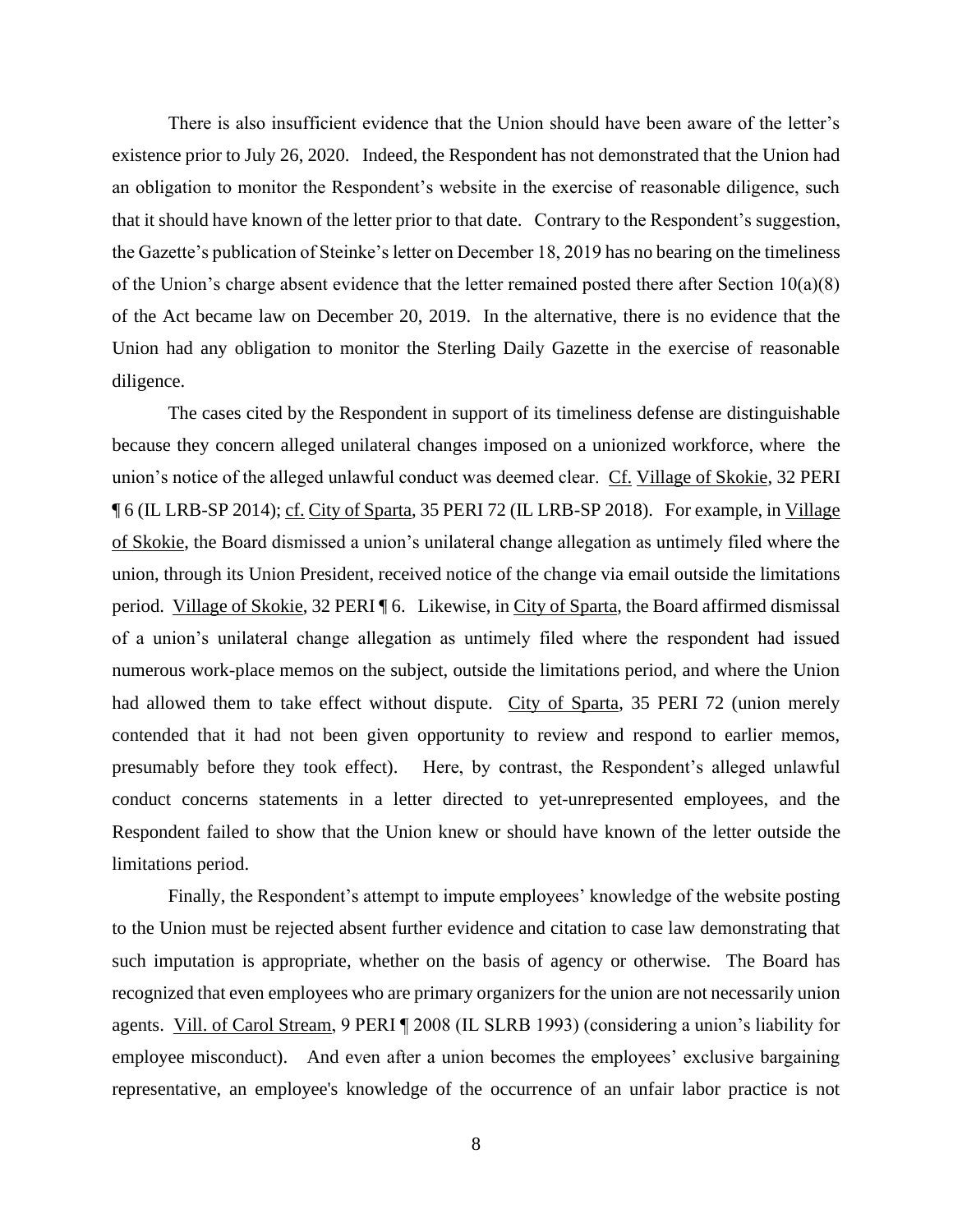automatically imputed to the employee's labor organization. See Stone Boat Yard v. NLRB, 715 F.2d 441, 445 (9th Cir.1983).

Thus, the Union's charge is timely filed, and it is unnecessary to consider whether the Respondent's decision to maintain the posting on its website constitutes a continuing violation for each day it remained posted.<sup>8</sup>

## 2. The Merits

The Respondent violated Section  $10(a)(8)$  and (1) of the Act when it maintained Steinke's letter on its website after the amendments to Section 10(a) of the Act became law on December 20, 2019.

On December 20, 2019, the governor signed legislation amending Section 10(a) of the Act in two key respects, relevant to this case. The amendments defined a new unfair labor practice under Section  $10(a)(8)$ , which states in relevant part that it shall be an unfair labor practice for an employer or its agents:

to interfere with, restrain, coerce, deter, or discourage public employees or applicants to be public employees from: (i) becoming or remaining members of a labor organization; (ii) authorizing representation by a labor organization; or (iii) authorizing dues or fee deductions to a labor organization….

The amendments also added Section 10(d) to the Act's unfair labor practices provision, which states the following:

(d) The employer shall not discourage public employees or applicants to be public employees from becoming or remaining union members or authorizing dues deductions, and shall not otherwise interfere with the relationship between

<sup>&</sup>lt;sup>8</sup> If the Board were to reach the continuing violation theory, I would recommend that it apply here. The posted letter at issue here is akin to the maintenance of a discriminatory work rule, to which the continuing violation would apply, because the letter has a coercive impact that continues to chill employees' exercise of protected rights each day it remains posted. See RDO discussion, infra; In Re Eagle-Picher Indus., Inc., 331 NLRB 169 n. 7 (2000) (addressing timeliness); see also Lafayette Park Hotel, 326 NLRB 824, 825 (1998) ("where rules are likely to have a chilling effect on Section 7 rights, the Board may conclude that their maintenance is an unfair labor practice, even absent evidence of enforcement") enfd. 203 F. 3d. 52 (D.C. Cir. 1999). Contrary to the Respondent's assertion, the letter's maintenance is dissimilar to a unilateral change, to which the continuing violation theory would not apply, because the maintenance of a unilateral change has no impact on employees' exercise of Section 6 rights apart from the change's implementation. Elmhurst Park District, 18 PERI ¶2065 (IL LRB-SP 2002) (declining to apply continuing violation doctrine to unilateral change); see also Vill. of Wilmette, 20 PERI ¶ 85 (IL LRB-SP 2004)(same) citing Wapella Education Ass'n v. Ill. Educ. Labor Rel. Bd., 177 Ill. App. 3d 153 (4th Dist. 1988).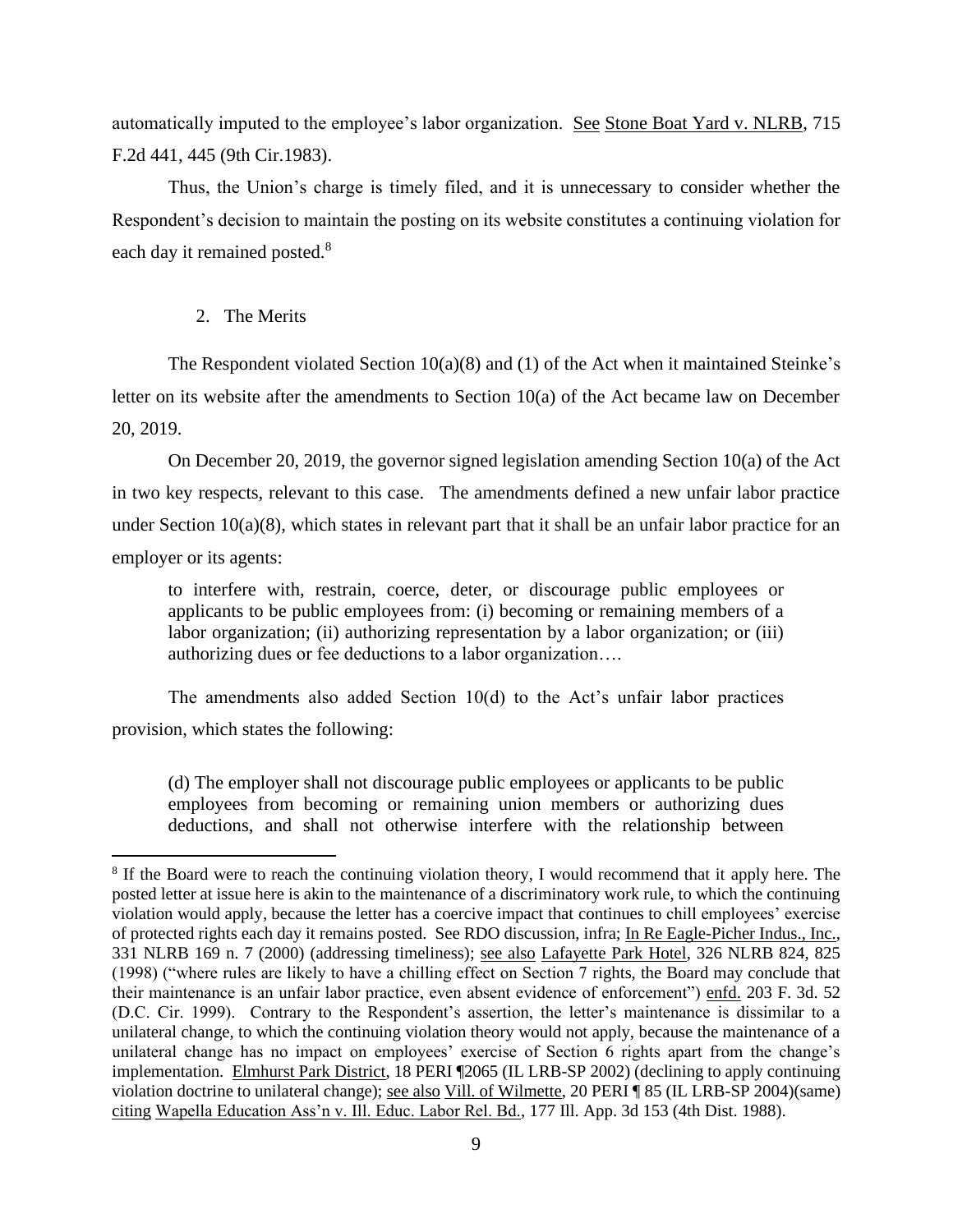employees and their exclusive bargaining representative. The employer shall refer all inquiries about union membership to the exclusive bargaining representative, except that the employer may communicate with employees regarding payroll processes and procedures.

Section 10(c) of the Act remained unchanged, and states, that "the expressing of any views, argument, or opinion or the dissemination thereof, whether in written, printed, graphic, or visual form, shall not constitute or be evidence of an unfair labor practice under any of the provisions of this Act, if such expression contains no threat of reprisal or force or promise of benefit." 5 ILCS 315/10(c).

This is a case of first impression and therefore presents a threshold issue concerning the appropriate analytical framework for cases arising under Section  $10(a)(8)$  of the Act. Here, it is appropriate to apply an objective standard, similar to that used in cases arising under Section  $10(a)(1)$  of the Act. Under Section  $10(a)(1)$  of the Act, the Board considers whether the Respondent's conduct, when viewed objectively from the employees' standpoint, had a reasonable tendency to interfere with, restrain or coerce employees in the exercise of rights protected by the Act. Village of Maywood (Police Department), 29 PERI ¶ 127 (IL LRB-SP 2013); Vill. of Calumet Park, 22 PERI *¶* 23 (IL LRB-SP 2006); Cnty. of Woodford, 14 PERI *¶* 2017 (IL SLRB 1998); City of Mattoon, 11 PERI ¶ 2016 (IL SLRB 1995). There is no requirement of proof that the employees were actually coerced or that the employer intended to coerce the employees. Vill. of Calumet Park, 22 PERI *¶* 23. This objective standard translates well to the Section 10(a)(8) context because the inquiry under Section  $10(a)(8)$  similarly concerns the likely impact of the Respondent's statements and conduct on employees' free exercise of their protected statutory rights.

This case likewise raises threshold questions concerning statutory interpretation, specifically the scope of Section  $10(a)(8)$  of the Act and the extent to which Section 10(c) of the Act protects speech that may conceivably fall within the scope of Section  $10(a)(8)$ . The fundamental rule of statutory interpretation is to ascertain and give effect to the legislature's intent, and the best indicator of that intent is the statutory language, given its plain and ordinary meaning. Corbett v. County of Lake, 2017 IL 121536, ¶ 30. A material change in a statute by amendment creates a presumption that the legislature intended to change the law. DeGrand v. Motors Ins. Corp., 146 Ill. 2d 521, 531 (1992). Amendments are to be construed together and with the original act to which they relate as constituting one law and as part of a coherent system of legislation.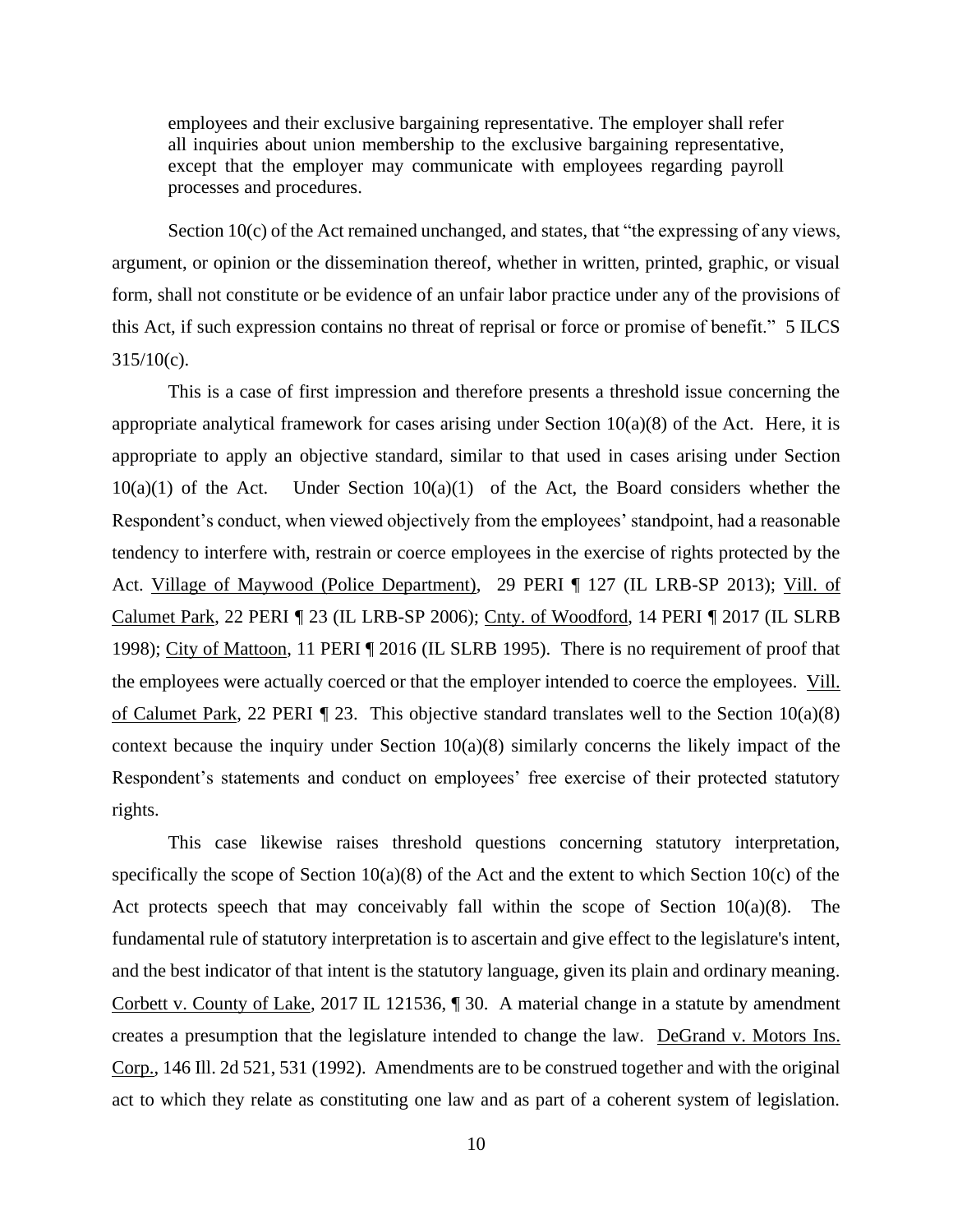Follett's Illinois Book & Supply Store, Inc. v. Isaacs, 27 Ill. 2d 600, 606 (1963). Furthermore, every clause of a statute must be given a reasonable meaning, if possible, and should not be rendered meaningless or superfluous. People v. Stoecker, 2014 IL 115756, ¶ 25.

Here, the plain language of Section  $10(a)(8)$  of the Act demonstrates the legislature's intent to give greater protection to employees' free choice to become and remain union members and to authorize union representation and dues deduction. The rights listed under Section  $10(a)(8)$  were protected before its enactment, under Section  $10(a)(1)$  of the Act, but the extent of that protection is greater under the new amendment. While Section  $10(a)(1)$  of the Act broadly prohibits an employer or its agents from interfering with, restraining, or coercing public employees in the exercise of the rights guaranteed in the Act, Section  $10(a)(8)$  of the Act sets apart protected activities related to union membership, union authorization, and dues deduction. Compare 5 ILCS  $315/10(a)(1)$  and  $10(a)(8)$ . As to these rights, Section  $10(a)(8)$  differs from Section  $10(a)(1)$  of the Act in key respects. Although Section 10(a)(8) reiterates the Section 10(a)(1) prohibition against interference, restraint, and coercion of employees in the exercise of the listed protected rights, it additionally specifies that an employer is prohibited from even deterring or discouraging employees' free choice of union membership, union authorization, and dues deduction.

Section  $10(a)(8)$  of the Act must also be interpreted alongside Section  $10(c)$ , the Act's free speech provision, which the legislature left unchanged. These two provisions can and should be read consistently with each other under principles of statutory interpretation, discussed above. The free speech provision of Section 10(c) of the Act excludes from its protection any statement that is reasonably viewed as coercing employees in the exercise of protected rights, not merely express threats. Vill. of Calumet Park, 22 PERI *¶* 23 (implied threat); cf. City of Mattoon, 11 PERI ¶ 2016 (finding that pre-election letter to employees could not "reasonably be construed as coercive"). Section 10(a)(8), in turn, can reasonably be read as defining the types of behavior by an employer that qualify as expressly or impliedly coercive when directed towards employees' decisions to become or remain members of a union, or to authorize representation or dues deduction. This includes conduct that interferes with, restrains, coerces, deters, or discourages employees from becoming or remaining members of a labor organization, authorizing representation by a labor organization, or authorizing dues or fee deductions to a labor organization. 5 ILCS 315/10(a)(8).

The legislative history of Section  $10(a)(8)$  of the Act confirms that this is an appropriate construction. Senators Don Harmon and Andy Manar acknowledged that the purpose of the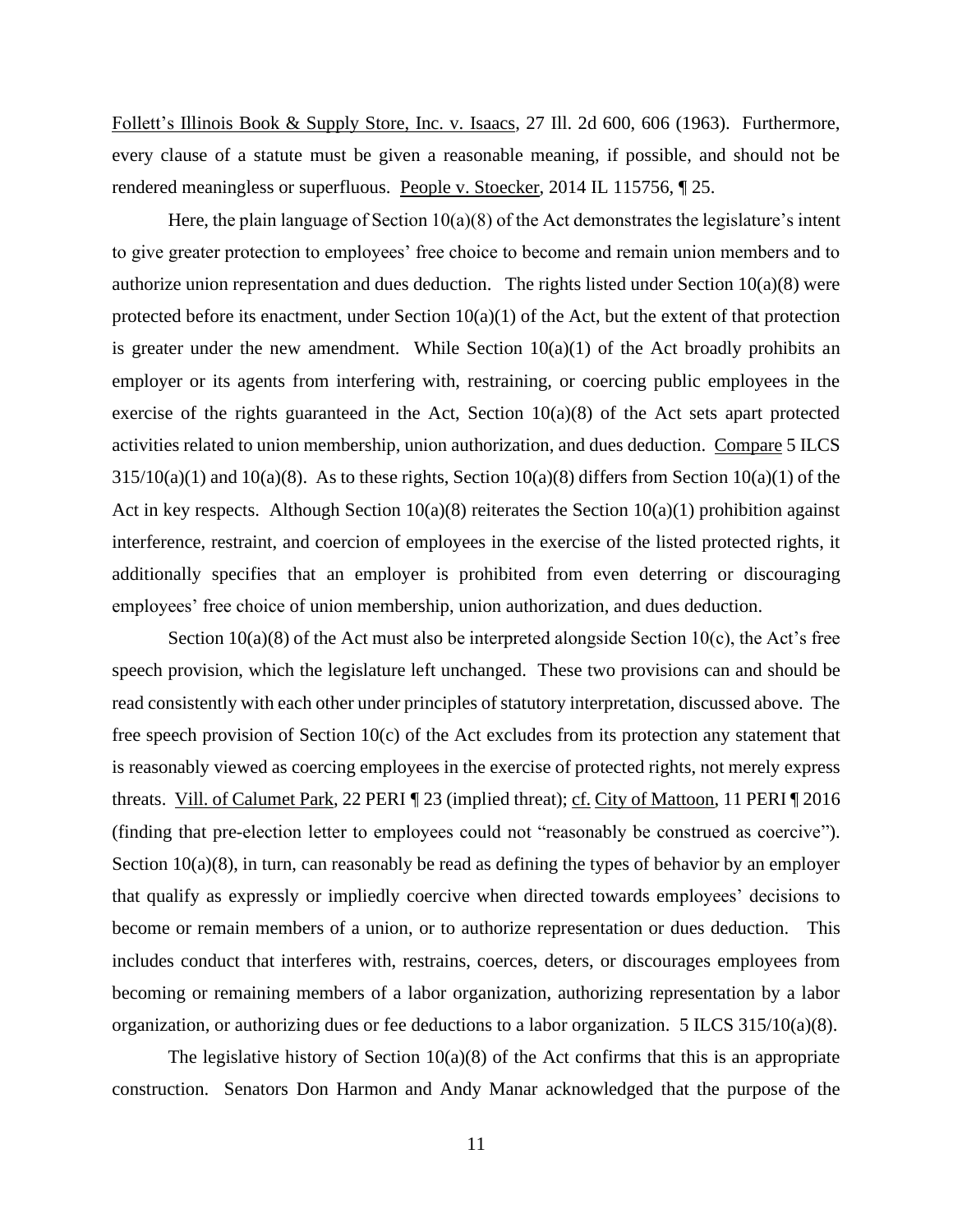proposed legislation was to "prohibit[] employers from attempting to influence employees' decisions to seek representation, become a union member, and/or authorize appropriate union deductions." Illinois Senate Transcript, 2019 Reg. Sess. No. 64. Senator Harmon then added the following: "There is overwhelming evidence that employers' attempts to so influence employees is inherently coercive since the employer is understandably perceived as having a great deal of power over its employees. Such power can prevent employees from feeling free to genuinely exercise free choice in deciding whether to exercise their statutory right to join and support a labor organization." Id. This commentary demonstrates the legislature's intent to consider employer's attempts to influence employees' decisions to seek representation, become a union member, and/or authorize dues deduction, to be inherently coercive and outside the protections of Section 10(c) of the Act.

Applying Section 10(a)(8) of the Act here, the Respondent's letter had a reasonable tendency to interfere with, restrain, coerce, deter, and/or discourage employees from becoming or remaining members of a labor organization, authorizing representation by a labor organization, or authorizing dues or fee deductions to a labor organization, as outlined below.

First, the Respondent's letter discouraged and deterred employees from authorizing support for the Union and remaining members of the Union because it made disparaging statements about the Union and the deleterious effect of unionization while offering assistance to employees in revoking their authorization cards. The Respondent suggested that the Union would waste the dues it collected on high-priced lawyers who would file frivolous unfair labor practice charges with the Board. The Respondent also stated that unionization would destroy employees' relationship with the Respondent. The Respondent then presented employees with prospective relief from these anticipated harms: It informed employees that they had the right to revoke their union authorization cards, provided a link to a form letter employees could use to submit their revocation, and an address to which they could send the revocation letter to effectuate their withdrawal of support for the union. Taken together, these features of the letter fall afoul of Section  $10(a)(8)$  of the Act because they qualify as inherently coercive attempts to influence employees' choices regarding union membership, union authorization, and dues deduction.

The Respondent's letter is additionally coercive because it sought to elicit information about whether employees availed themselves of the Respondent's proffered assistance to revoke their authorization cards. After the Respondent provided instructions to employees on how to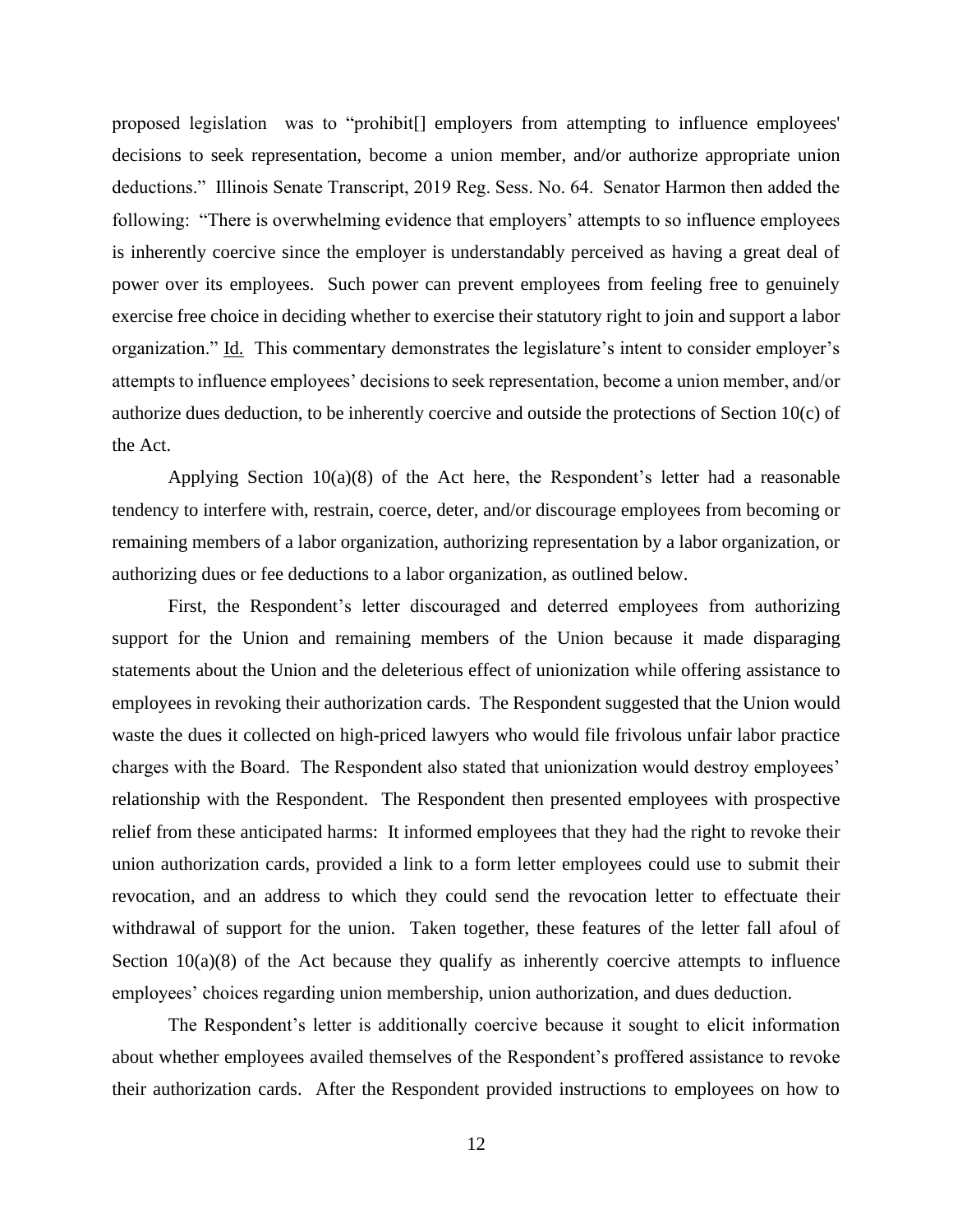revoke their authorization cards, the Respondent informed employees that it would be "a good idea to send a copy of the [completed revocation] letter to HR for your file." A reasonable employee would likely feel pressured to revoke their support for the union where, as here, an employer presents the employee with assistance in revoking support for the union and indicates that it will be keeping track of which employees follow through with revocation.

The Respondent's maintenance of the letter on its website after April 26, 2021, weighs in favor of finding a violation of Section 10(a)(8) of the Act in additional respects because, as of that date, the Respondent's letter also contravened the requirements of Section 10(d) of the Act. Section 10(d) addresses new employer obligations that take effect after a union becomes the employees' exclusive bargaining representative, which in this case occurred on April 26, 2021. In relevant part, Section 10(d) prohibits an employer from "interfere[ing] with the relationship between employees and their exclusive bargaining representative," and it requires an employer to refer all inquiries about union membership to the exclusive bargaining representative, with the exception of questions regarding payroll processes.<sup>9</sup> It stands to reason that an employer's violation of Section 10(d) of the Act is a factor relevant to the unfair labor practice inquiry conducted under Section  $10(a)(8)$  of the Act. Indeed, both provisions appear in the section of the Act devoted to unfair labor practices, were enacted at the same time, and further the common goal of ensuring that employees can make independent decisions about union membership, authorization, and dues deduction, without interference from the employer.

Here, however, the Respondent's letter contravened the requirements of Section 10(d) of the Act in two respects after April 26, 2021. First, it interfered with the relationship between employees and their exclusive bargaining representative by suggesting that employees file complaints against the Union with the Illinois Department of Labor. The Respondent's suggestion to this effect has a reasonable tendency to create a schism between employees and their union and in turn foster employees' disaffection from the union when viewed in the context of the letter's other statements.

Second, the Respondent impermissibly invited employees to ask the Respondent questions about union membership. It anticipated questions or concerns from employees about revocation of union cards and encouraged employees to contact the Respondent: "if you have any questions

<sup>&</sup>lt;sup>9</sup> "[T]he employer may communicate with employees regarding payroll processes and procedures." 5 ILCS 315/10(d).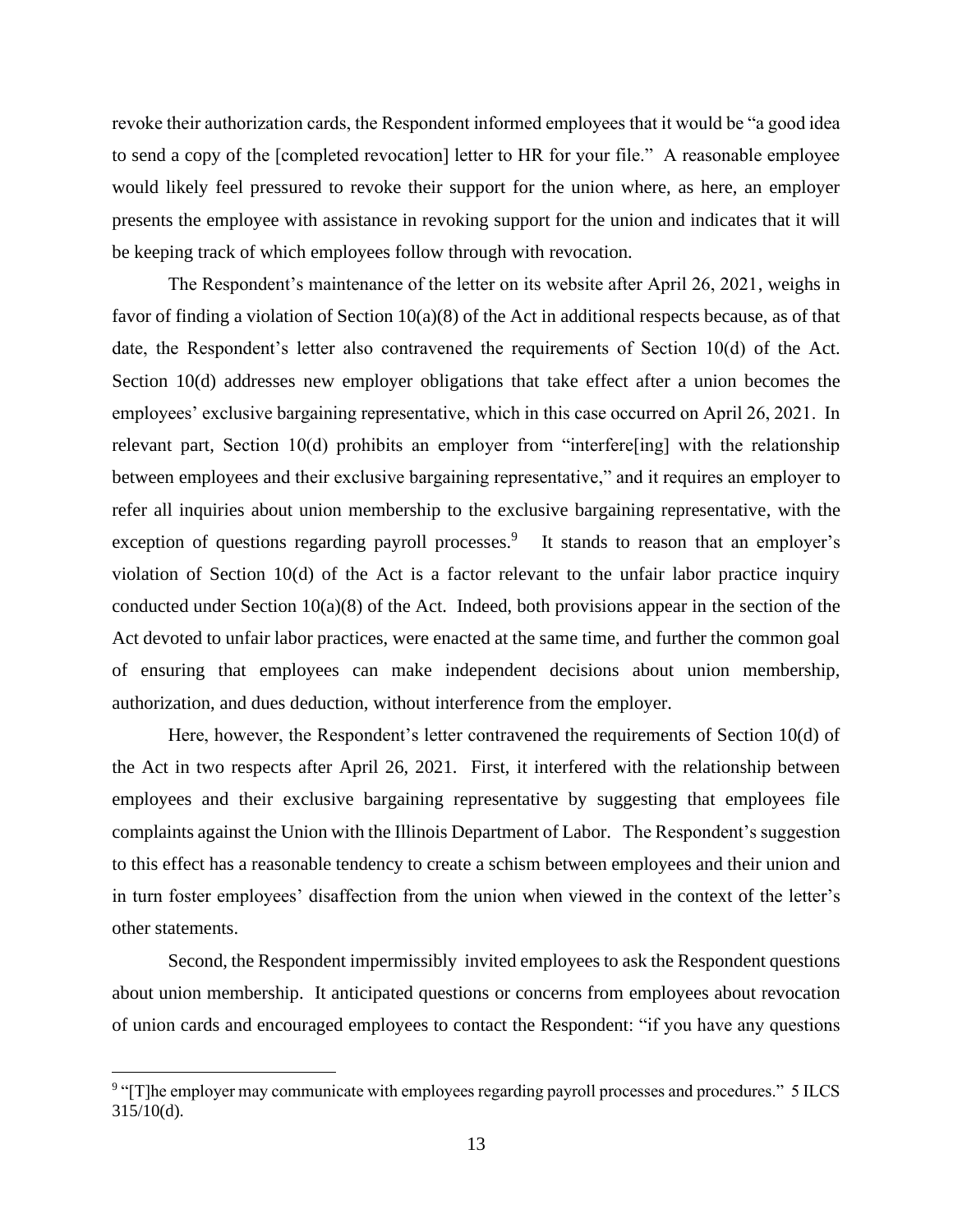or concerns, please contact me [Steinke] or the CGH Human Resources Department." Although the Respondent's invitation of questions is stated in general terms, it is clear from its placement and font color that the Respondent contemplated receipt of questions pertaining to union membership. The Respondent's failure to refer such anticipated questions to the exclusive bargaining representative, when viewed alongside the other statements discussed above, supports the conclusion that the Respondent violated Section  $10(a)(8)$  of the Act.

Contrary to the Respondent's assertion, Section  $10(c)$  does not provide safe harbor for the collection of statements identified above as unlawful. The Respondent's statements qualify as coercive in the aggregate and therefore fall outside the scope of protection offered by Section 10(c). See discussion supra.

There is likewise no merit to the Respondent's assertion that a reasonable employee would view Steinke's letter solely as a non-coercive rebuttal of previously published articles and tweets. The letter does more than that. It expresses additional and separate statements that, viewed collectively, discourage, deter, and coerce employees in their decisions to authorize support for the Union, remain Union members, and authorize dues deduction. The permissible statements in Steinke's letter cannot be used to whitewash the impermissible ones.

Similarly, the Respondent's claim that employees requested information from the Respondent about revocation of union authorization cards does not insulate the Respondent from liability here. The Respondent's reliance on case law from the federal sector is misplaced because the National Labor Relations Act includes no corollary to Section 10(a)(8) of the IPLRA, and the NLRB's decisions are therefore of limited value here. Compare Mattoon Cmty. Unit Sch. Dist. No. 2 v. Illinois Educ. Lab. Rels. Bd., 193 Ill. App. 3d 875, 882 (4th Dist. 1990) (respondent's reliance on NLRB's interpretation of its rules was rejected where IELRB's rules were different) with Kane Cty. v. Illinois State Lab. Rels. Bd., 165 Ill. App. 3d 614, 620 (2d Dist. 1988) (where language of the IPLRA and NLRA are similar, the IPLRA can be "interpreted in conformity with Federal decisions") and Illinois Council of Police v. Illinois Lab. Rels. Bd., 387 Ill. App. 3d 641, 661 (1st Dist. 2008) (same).

Even if federal caselaw were deemed applicable, the Respondent's evidence would not support its defense. In some cases, the NLRB has stated that an employer's assistance to employees in revoking their authorization cards violates the NLRA when the employer initiates the suggestion to revoke. Liberty Homes, Inc., 216 NLRB 1102, 1106 (1975); Jai Lai Cafe, Inc.,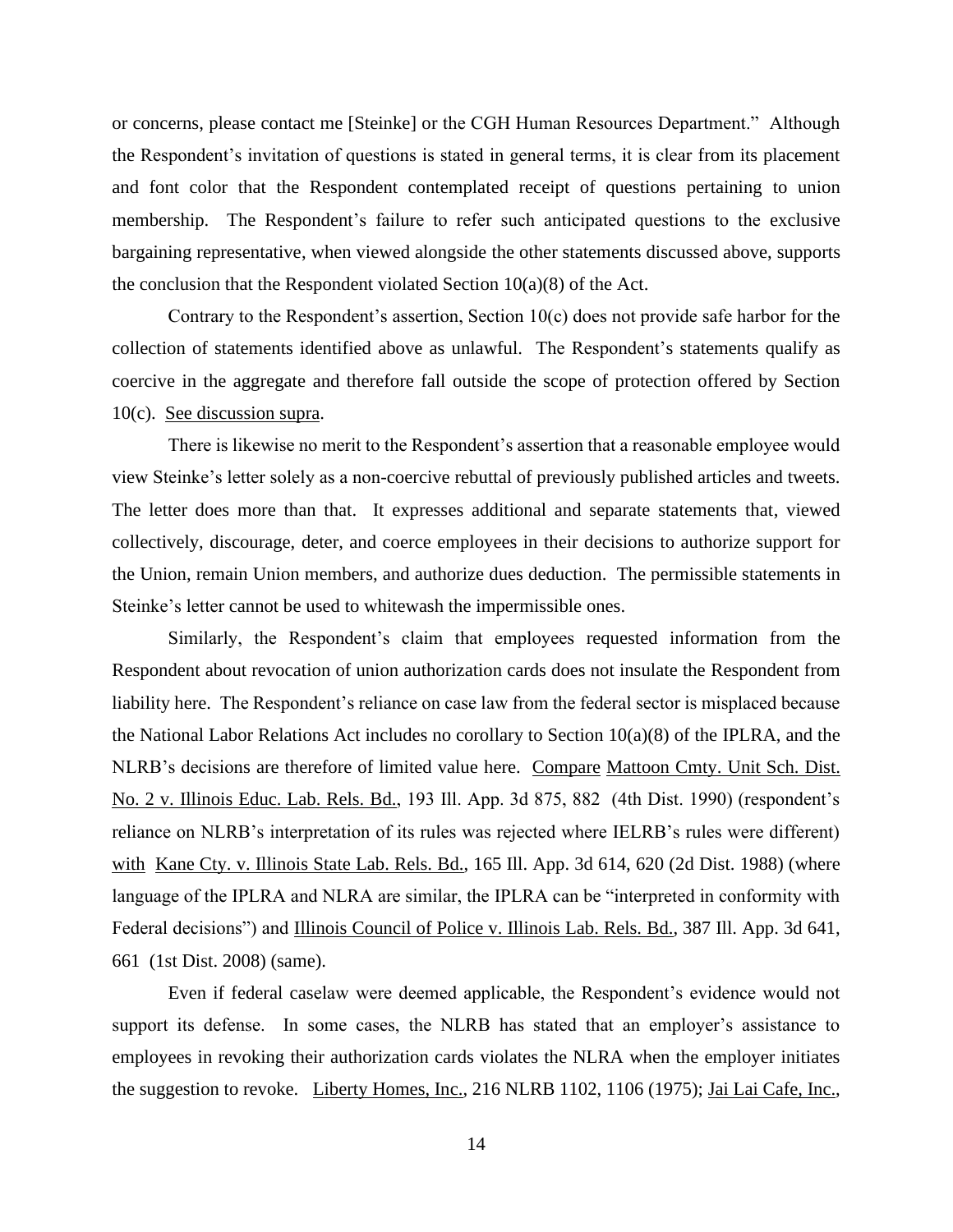198 NLRB 781, 784 (1972). In other cases, the NLRB has held that "an employer may lawfully inform employees of their right to revoke their authorization cards even if employees have not solicited such information, as long as the employer makes no attempt to ascertain whether employees will avail themselves of this right, nor offers any assistance or otherwise creates a situation in which employees would tend to feel peril in refraining from such revocation." Mariposa Press, 273 NLRB No. 83 (1984); R. L. White Co., 262 NLRB 575 (1982).

Here, the Respondent's provision of sample revocation letters to employees would likely be deemed unlawful under the first line of cases, supra, because the Respondent has not offered sufficient probative evidence that the idea to pursue revocation originated with employees. The proposed testimony offered by HR Director Baylor-Schmidt, that she received verbal inquiries from employees about card revocation, is too thin to support that assertion. Indeed, a federal ALJ in a decision later affirmed by the NLRB, reached a similar conclusion where he found "there is scant evidence of employees inquiring about card revocation other than the statements by management representatives." Camvac Int'l, 288 NLRB 816, 857 & n. 2 (1988) (ALJ declined to find that idea to pursue revocation originated with employees on these grounds; Board affirmed conclusion and also noted that employer had provided more than minimal aid in revocation).

The letters drafted by employees addressing revocation issues are unreliable hearsay if offered to support the Respondent's claim that those employees in fact requested revocation or that the idea to pursue revocation originated with them. Ill. R. Evid. 801(c). While the Respondent could have called the drafters to testify about their decision-making processes, the parties elected to proceed on a stipulated record and such evidence is therefore absent. The Respondent contends that the letters should be relied upon for their effect on the listener, Baylor-Schmidt, who received them, but their effect on the listener is not relevant to the core inquiry of whether the idea to pursue revocation originated with the employees.<sup>10</sup>

In the alternative, the Respondent's conduct also exceeded the allowable limits set forth in the second line of cases because the Respondent sought to discover the identity of the individuals

<sup>&</sup>lt;sup>10</sup> Indeed, it is worth noting that all the letters are dated after Baylor-Schmidt sent an email to employees instructing them how to revoke their authorization cards and informing them that it would be a "good idea" to send HR a copy of their revocation letters. And while Baylor-Schmidt's email is not alleged as an unfair labor practice under Section 10(a)(8), which became law only later, her email highlights the difficulties in relying on the Respondent's proffered evidence for the proposition that the idea for revocation originated with employees.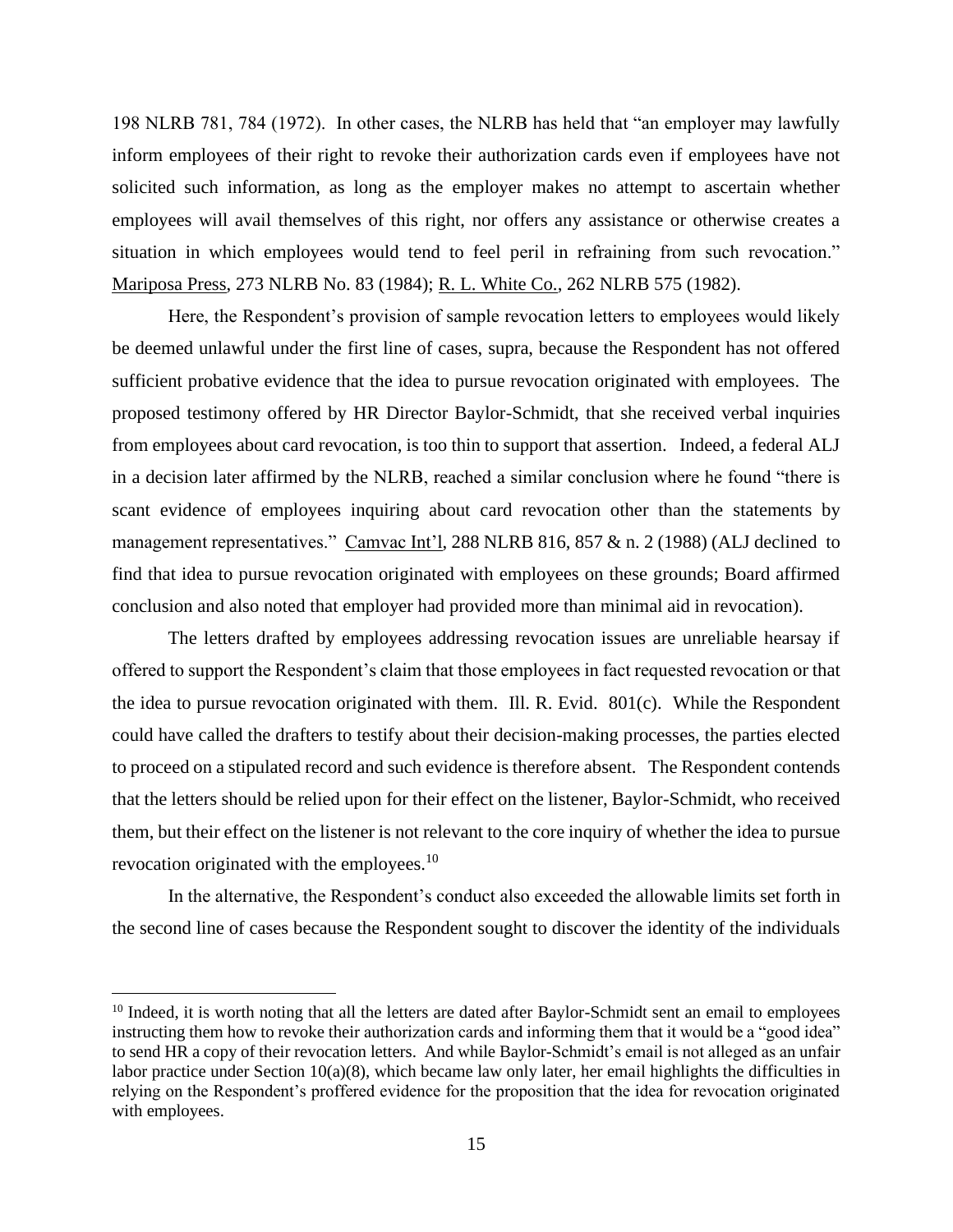who availed themselves of the offered assistance. Indeed, the Respondent encouraged employees to disclose whether they in fact used the proffered form letter to revoke their authorization card by stating, "it is also a good idea to send a copy of the letter to HR for your file." Such a statement is undoubtedly coercive, even if couched as a helpful suggestion, because it gives the accurate impression that the Respondent is keeping track of employees' support of the Union. This coercive affect is heightened when viewed in the context of the other statements in the letter, discussed above, and the provision of link to a sample revocation letter.

Thus, the Respondent's maintenance of Steinke's "letter to the editor" on its website from December 20, 2019 to July 6, 2021, violated Sections 10(a)(8) and (1) of the Act.

## **V. CONCLUSIONS OF LAW**

- 1. The Union's charge is timely filed.
- 2. The Respondent violated Sections  $10(a)(8)$  and (1) of the Act when it maintained Dr. Steinke's "letter to the editor" on its website from December 20, 2019 to July 6, 2021.

## **VI. RECOMMENDED ORDER**

IT IS HEREBY ORDERED that the Respondent, its officers and agents, shall:

- 1) Cease and desist from:
	- a. Interfering with, restraining or coercing its employees in the exercise of the rights guaranteed them in the Act.
	- b. Interfering with, restraining coercing, deterring, or discouraging its employees from: (i) becoming or remaining members of a labor organization; (ii) authorizing representation by a labor organization; or (iii) authorizing dues or fee deductions to a labor organization.
	- c. Interfering with the relationship between employees and their exclusive bargaining representative.
	- d. Failing to refer all inquiries about union membership, exclusive of payroll processes, to the exclusive bargaining representative.
- 2) Take the following affirmative action necessary to effectuate the policies of the Act: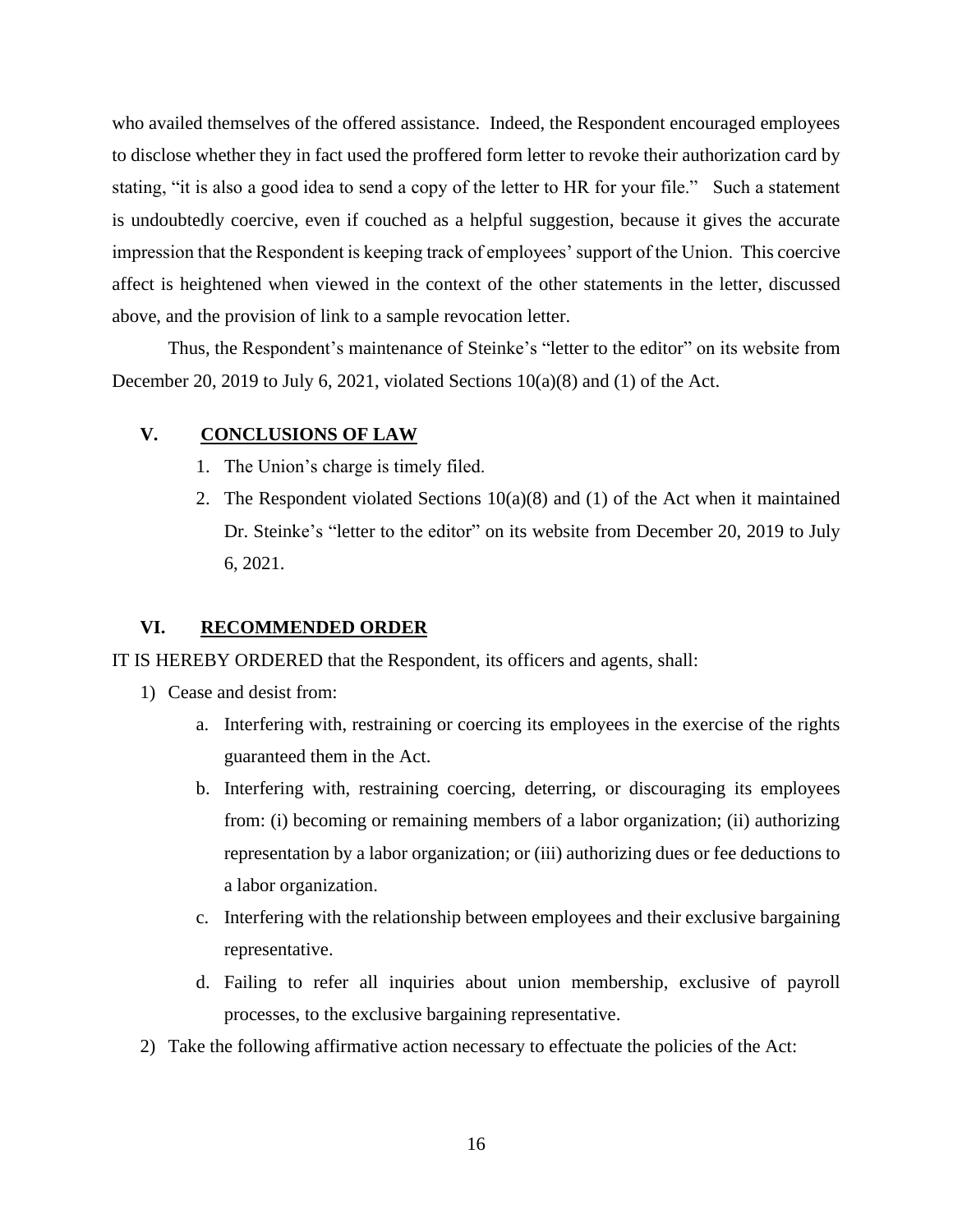- a. Refer all future inquiries about union membership, exclusive of payroll processes, to the exclusive bargaining representative.
- b. Post, at all places where notices to employees are normally posted, copies of the Notice attached to this document. Copies of this Notice shall be posted, after being duly signed, in conspicuous places, and be maintained for a period of 60 consecutive days. The Respondent will take reasonable efforts to ensure that the notices are not altered, defaced or covered by any other material.
- c. Notify the Board in writing, within 20 days from the date of this Decision, of the steps the Respondent has taken to comply with this order.

### **VII. EXCEPTIONS**

Pursuant to Section 1200.135 of the Board's Rules, parties may file exceptions to the Administrative Law Judge's Recommended Decision and Order and briefs in support of those exceptions no later than 30 days after service of this Recommendation. Parties may file responses to exceptions and briefs in support of the responses no later than 15 days after service of the exceptions. In such responses, parties that have not previously filed exceptions may include crossexceptions to any portion of the Administrative Law Judge's Recommendation. Within seven days from the filing of cross-exceptions, parties may file cross-responses to the cross-exceptions. Exceptions, responses, cross-exceptions and cross responses must be filed with the Board's General Counsel, at 160 North LaSalle Street, Suite S-400, Chicago, Illinois 60601-3103, or to the Board's designated email address for electronic filings, at ILRB.Filing@Illinois.gov. All filing must be served on all other parties. Exceptions, responses, cross-exceptions and cross-responses will not be accepted at the Board's Springfield office. The exceptions and/or cross-exceptions sent to the Board must contain a statement of listing the other parties to the case and verifying that the exceptions and/or cross-exceptions have been provided to them. The exceptions and/or crossexceptions will not be considered without this statement. If no exceptions have been filed within the 30-day period, the parties will be deemed to have waived their exceptions.